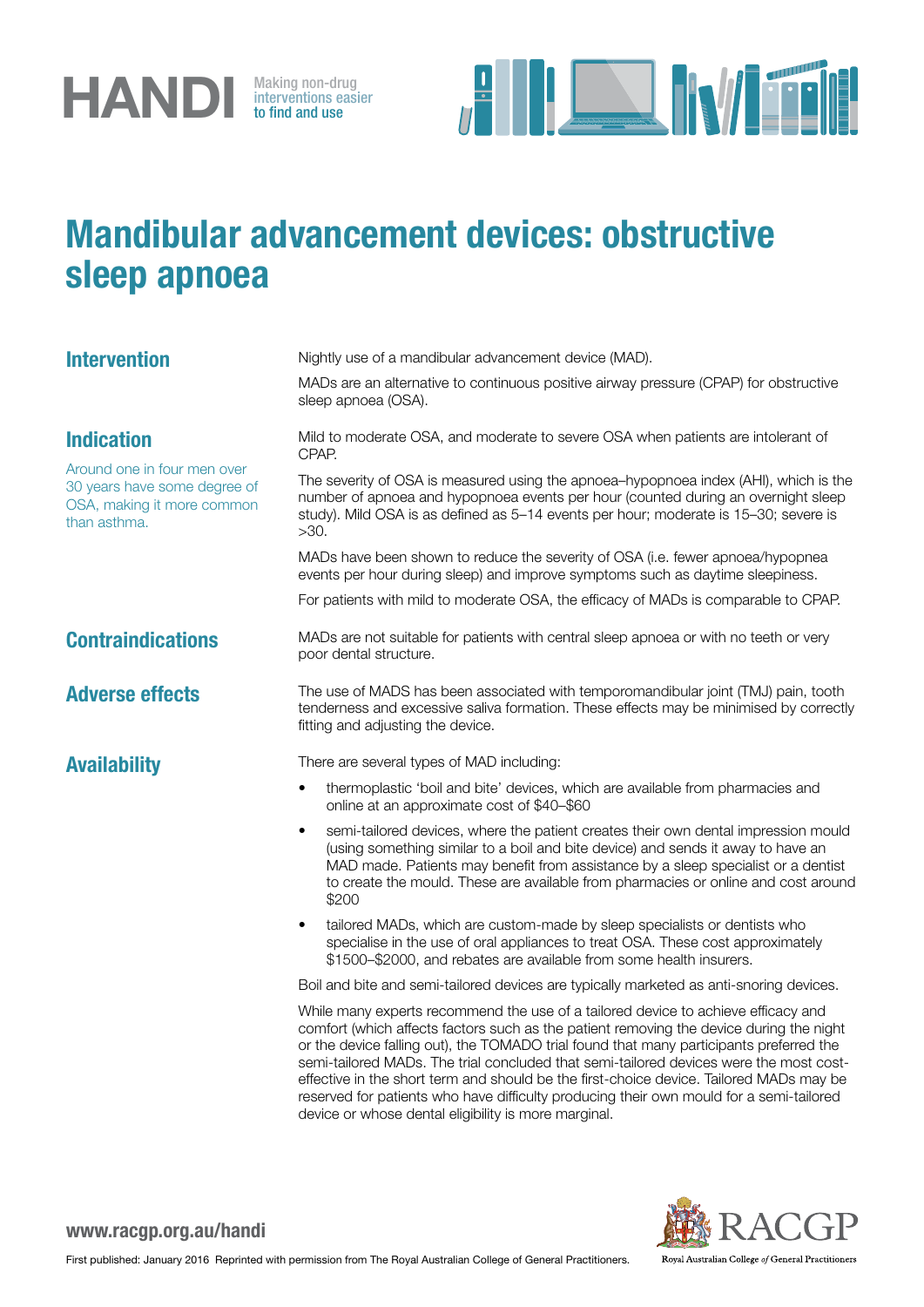

interventions easier to find and use



**Description** MADs are worn in the mouth during sleep to hold the mandible and tongue forward and therefore maintain upper airway patency. The device fits over the upper and lower teeth and creates forward placement of the lower jaw by approximately 8–10 mm (so the lower teeth end up in front of the upper teeth).

Ideally patients should have a follow up sleep study to see if the device is working.



*Source: [Division of Sleep Medicine at Harvard Medical School.](http://healthysleep.med.harvard.edu/sleep-apnea/treating-osa/nonsurgical)*

**Tips and Challenges** IMADs have potential advantages over CPAP (the current first-line therapy for OSA). They are less obtrusive and more portable; they make no noise, are not reliant on a power source and are often more acceptable to patients and families. However, they are not effective for every patient.

> Patient acceptance of MADs is generally high. However, physiological, structural and individual patient characteristics influence response to MAD therapy. Factors associated with better treatment outcomes include:

- lower OSA severity (i.e. mild to moderate)
- female gender
- younger age
- OSA that is less pronounced when the patient sleeps on their side
- a face shape with a slightly receding jaw (retrognathic mandible).



www.racgp.org.au/handi

Royal Australian College of General Practitioners